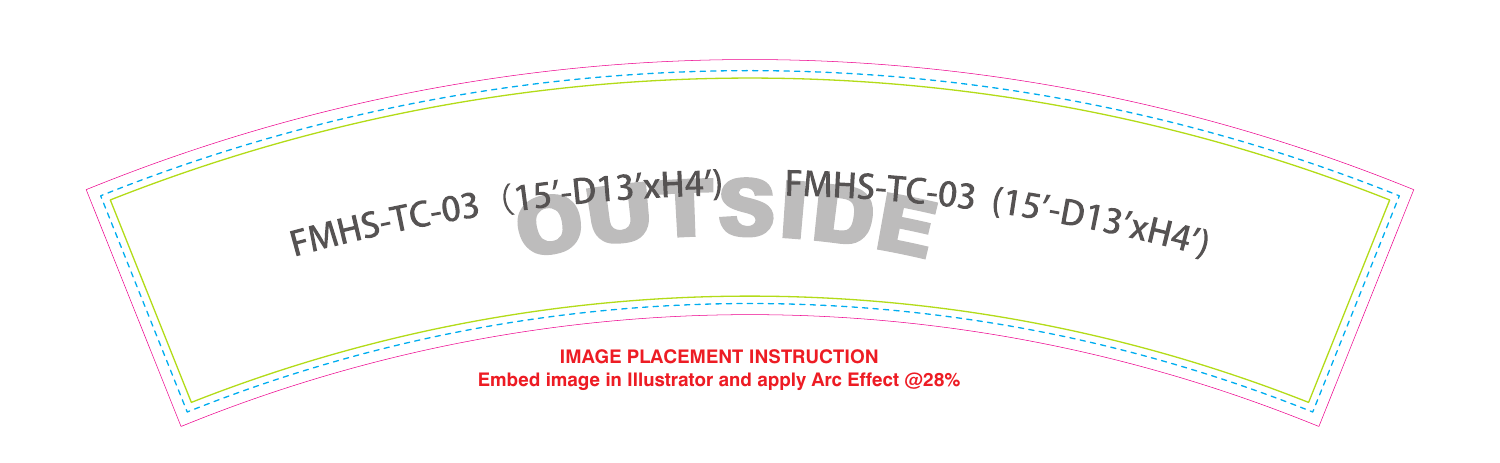## **2 Prints create one COMPLETE Outer & 2 Prints create one COMPLETE Inner**